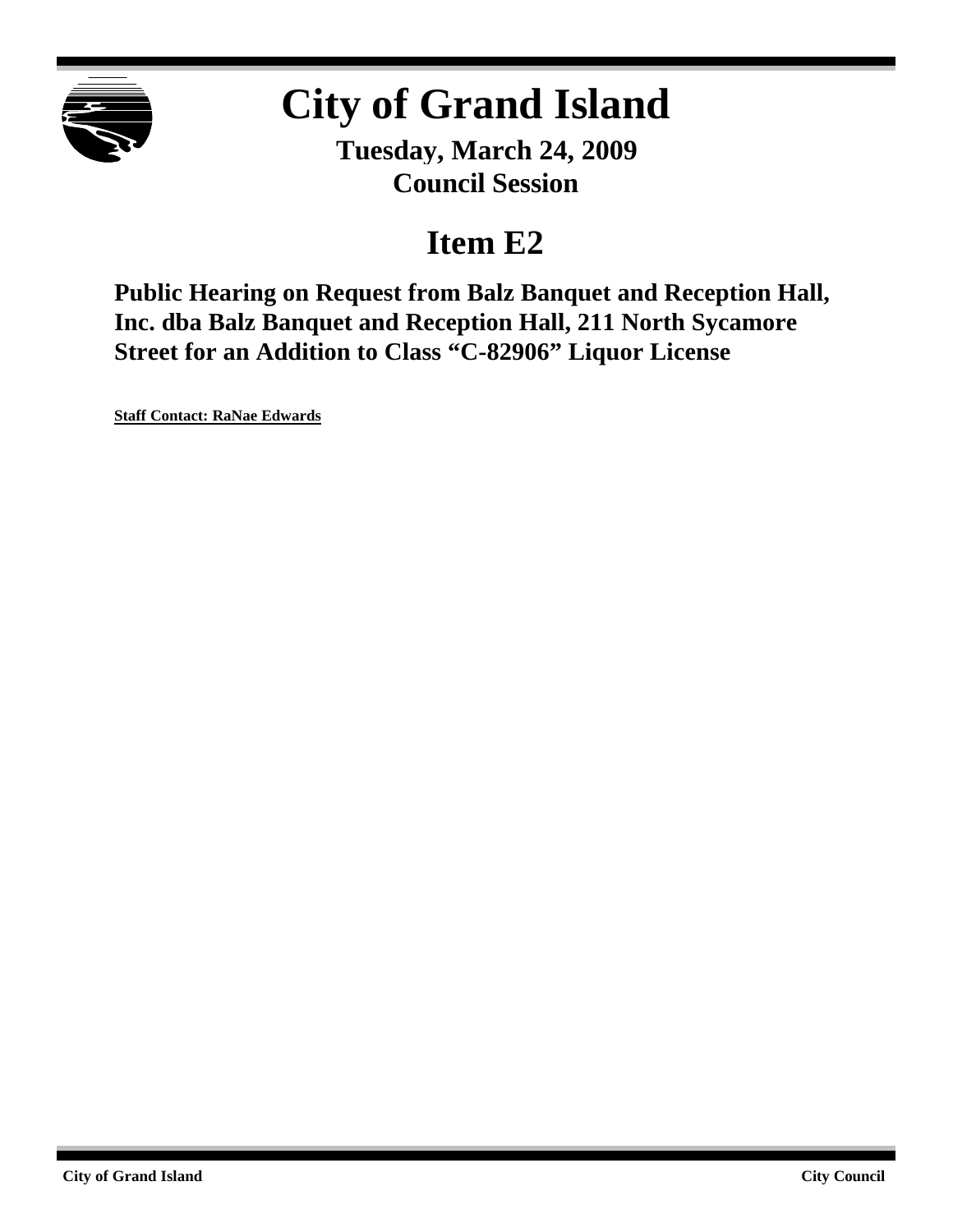# **Council Agenda Memo**

| From:           | RaNae Edwards, City Clerk                                                                                                                                                                      |
|-----------------|------------------------------------------------------------------------------------------------------------------------------------------------------------------------------------------------|
| <b>Meeting:</b> | March 24, 2009                                                                                                                                                                                 |
| Subject:        | Public Hearing on Request from Balz Banquet and<br>Reception Hall, Inc. dba Balz Banquet and Reception<br>Hall, 211 North Sycamore Street for an Addition to Class<br>"C-82906" Liquor License |
| Item $\#$ 's:   | $E-2 & 1-2$                                                                                                                                                                                    |
| $Presenter(s):$ | RaNae Edwards, City Clerk                                                                                                                                                                      |

#### **Background**

Balz Banquet and Reception Hall, Inc. dba Balz Banquet and Reception Hall, 211 North Sycamore Street has submitted an application for a Beer Garden, an addition to their Class "C-82906" Liquor License. The request includes an area of approximately 42' x 50' to be added to the southeast side of the existing building. (See attached drawing.)

#### **Discussion**

Chapter 2, Section 012.07 of the Nebraska Liquor Control Commission Rules and Regulations define "Beer garden" as "an outdoor area included in licensed premises, which is used for the service and consumption of alcoholic liquors, and which is contained by a fence or wall preventing the uncontrolled entrance or exit of persons from the premises, and preventing the passing of alcoholic liquors to persons outside the premises" City Council action is required and forwarded to the Nebraska Liquor Control Commission for issuance of all licenses. This application has been reviewed by the Clerk, Building, Fire, and Health Departments.

### **Alternatives**

It appears that the Council has the following alternatives concerning the issue at hand. The Council may:

1. Approve the application.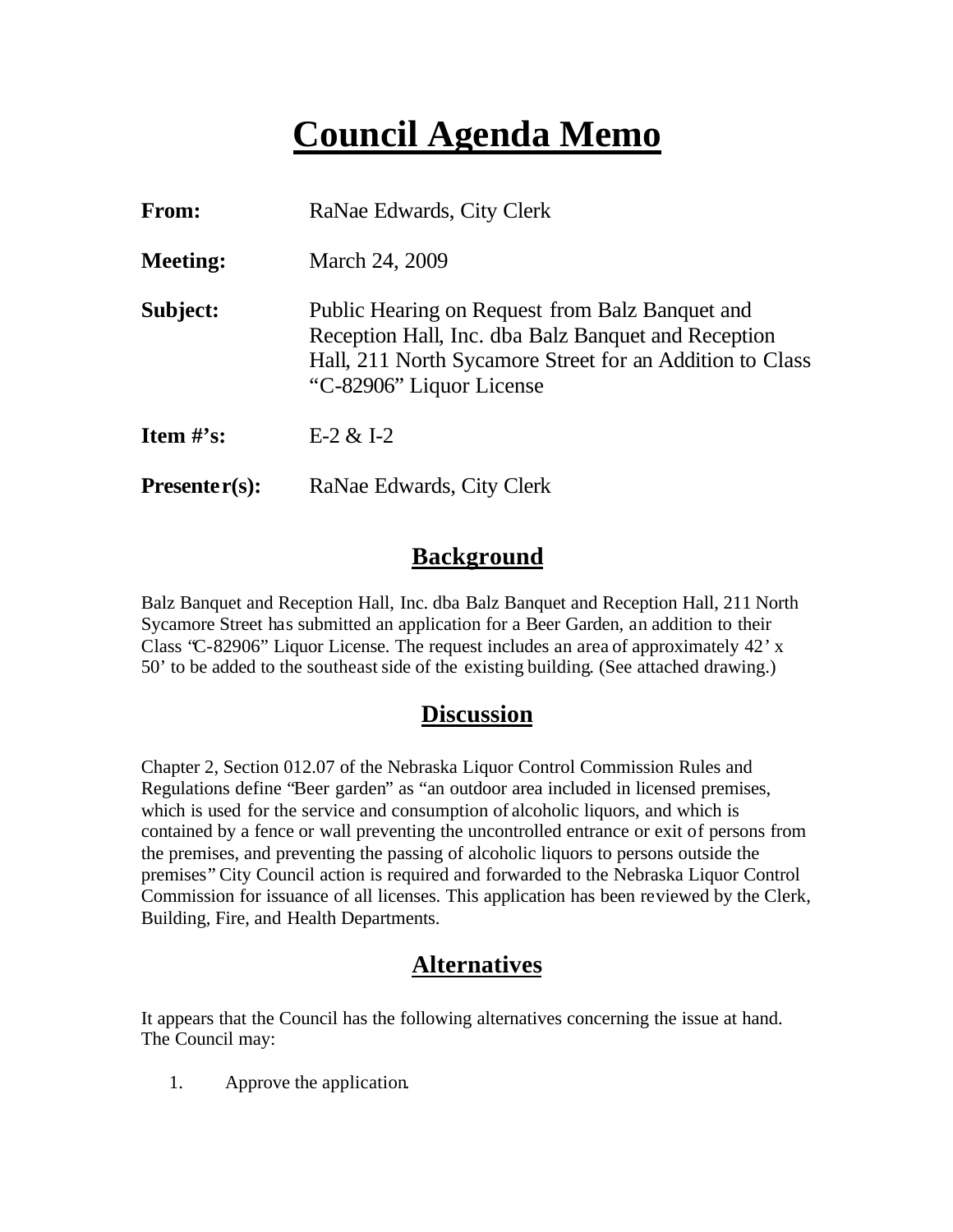- 2. Forward to the Nebraska Liquor Control Commission with no recommendation.
- 3. Forward to the Nebraska Liquor Control Commission with recommendations.
- 4. Deny the application.

### **Recommendation**

Based on the Nebraska Liquor Control Commission's criteria for the approval of Liquor Licenses, City Administration recommends that the Council approve the application.

## **Sample Motion**

Move to approve the request for a 42' x 50' Beer Garden addition to Balz Banquet and Reception Hall, Inc. dba Balz Banquet and Reception Hall, 211 North Sycamore Street, Liquor License "C-82906" contingent upon final inspections.